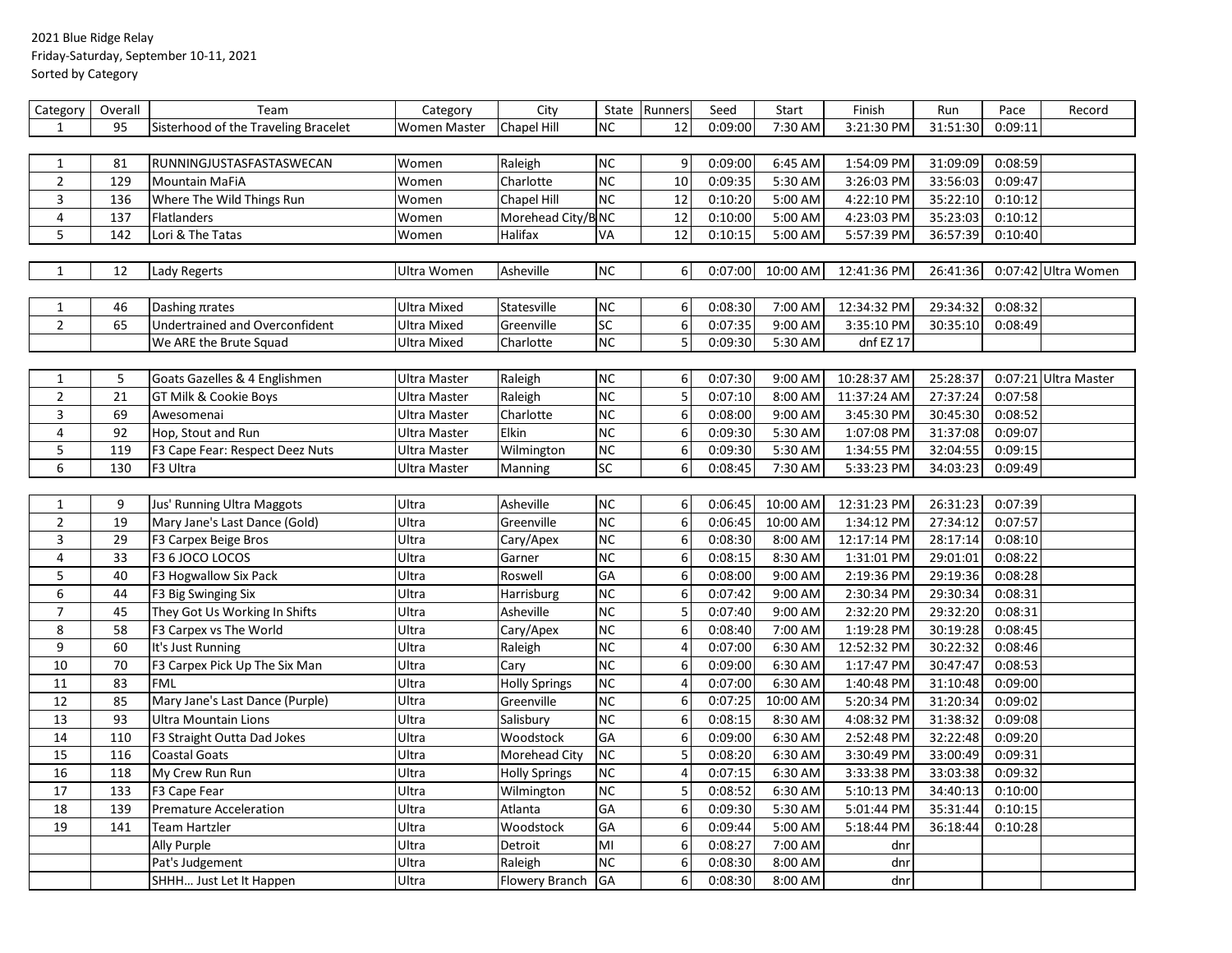| Category       | Overall        | Team                                              | Category | City                 |           | State Runners    | Seed    | Start     | Finish      | Run      | Pace    | Record |
|----------------|----------------|---------------------------------------------------|----------|----------------------|-----------|------------------|---------|-----------|-------------|----------|---------|--------|
| 1              | 143            | RuckerFellas                                      | Ruck     | Greenville           | NC        | 12               | 0:15:30 | 6:00 AM   | 11:47:45 AM | 53:47:45 | 0:15:31 |        |
|                |                |                                                   |          |                      |           |                  |         |           |             |          |         |        |
| 1              | 3              | Lactic Acid Trip                                  | Open     | Spartanburg          | <b>SC</b> | 12               | 0:05:50 | 12:00 PM  | 10:30:21 AM | 22:30:21 | 0:06:30 |        |
| $\overline{2}$ | $\overline{7}$ | Zoom Raiders                                      | Open     | Chapel Hill          | <b>NC</b> | 12               | 0:07:45 | 10:30 AM  | 12:17:26 PM | 25:47:26 | 0:07:26 |        |
| 3              | 8              | The Runs                                          | Open     | Charlotte            | NC        | 12               | 0:06:50 | 11:30 AM  | 1:32:06 PM  | 26:02:06 | 0:07:31 |        |
| 4              | 10             | <b>RUN HKY</b>                                    | Open     | Hickory              | NC        | 12               | 0:08:10 | 10:15 AM  | 12:46:28 PM | 26:31:28 | 0:07:39 |        |
| 5              | 13             | Making Do Deux                                    | Open     | Charlotte            | NC        | 10               | 0:07:25 | 11:00 AM  | 2:07:43 PM  | 27:07:43 | 0:07:50 |        |
| 6              | 14             | F3 Dropped                                        | Open     | Charlotte            | NC        | 9                | 0:07:45 | 10:30 AM  | 1:47:26 PM  | 27:17:26 | 0:07:52 |        |
| $\overline{7}$ | 15             | <b>Tri-State Striders</b>                         | Open     |                      | GA/SC/    | 12               | 0:07:24 | 11:30 AM  | 2:59:11 PM  | 27:29:11 | 0:07:56 |        |
| 8              | 17             | F3 Lost Colony                                    | Open     | Raleigh              | <b>NC</b> | 9                | 0:07:53 | 10:30 AM  | 2:02:54 PM  | 27:32:54 | 0:07:57 |        |
| 9              | 18             | B.A.R.F.                                          | Open     | <b>Boone</b>         | NC        | 12               | 0:08:45 | 8:45 AM   | 12:18:25 PM | 27:33:25 | 0:07:57 |        |
| 10             | 24             | Rapid Thigh Movement                              | Open     | Charlotte            | NC        | 12               | 0:08:15 | 9:45 AM   | 1:38:01 PM  | 27:53:01 | 0:08:03 |        |
| 11             | 25             | People Launching                                  | Open     | Raleigh              | NC        | 12               | 0:08:30 | 9:30 AM   | 1:23:07 PM  | 27:53:07 | 0:08:03 |        |
| 12             | 26             | F3 Carterico - Pedro's Passengers                 | Open     | <b>Morehead City</b> | NC        | 12               | 0:08:15 | 9:45 AM   | 1:39:46 PM  | 27:54:46 | 0:08:03 |        |
| 13             | 27             | F3 Denver of the East                             | Open     | Denver               | <b>NC</b> | 12               | 0:08:30 | 9:30 AM   | 1:31:35 PM  | 28:01:35 | 0:08:05 |        |
| 14             | 28             | F3 Hogwallow Skunk Works (Seeya)                  | Open     | Roswell              | GA        | 9                | 0:08:00 | 9:15 AM   | 1:20:58 PM  | 28:05:58 | 0:08:06 |        |
| 15             | 30             | Last Mile Shoes                                   | Open     | <b>Overland Park</b> | <b>KS</b> | 12               | 0:09:00 | 7:45 AM   | 12:07:43 PM | 28:22:43 | 0:08:11 |        |
| 16             | 31             | Fillnow Flyers 1                                  | Open     | Charlotte            | NC        | 12               | 0:07:15 | 11:30 AM  | 3:54:29 PM  | 28:24:29 | 0:08:12 |        |
| 17             | 34             | No More Mister Nice Thigh                         | Open     | Columbia             | SC        | 12               | 0:09:30 | 6:15 AM   | 11:16:31 AM | 29:01:31 | 0:08:22 |        |
| 18             | 37             | Sleeper Car                                       | Open     | Raleigh              | NC        | 9                | 0:08:00 | 9:15 AM   | 2:33:05 PM  | 29:18:05 | 0:08:27 |        |
| 19             | 38             | F3 Carpex Been There, Run That                    | Open     | Apex                 | <b>NC</b> | 9                | 0:08:50 | 7:30 AM   | 12:48:27 PM | 29:18:27 | 0:08:27 |        |
| 20             | 39             | The Blue Ridge Streakers                          | Open     | Charlotte            | <b>NC</b> | 12               | 0:08:50 | 8:15 AM   | 1:34:22 PM  | 29:19:22 | 0:08:28 |        |
| 21             | 42             | Dark Side of F3 Raleigh                           | Open     | Raleigh              | <b>NC</b> | 9                | 0:08:10 | 9:15 AM   | 2:39:52 PM  | 29:24:52 | 0:08:29 |        |
| 22             | 43             | Hills Pay The Bills                               | Open     | Lincolnton           | <b>NC</b> | 12               | 0:07:55 | 10:30 AM  | 3:59:54 PM  | 29:29:54 | 0:08:31 |        |
| 23             | 47             | F3 Run For Holland                                | Open     | Spruce Pine          | NC        | 12               | 0:07:50 | 10:30 AM  | 4:04:40 PM  | 29:34:40 | 0:08:32 |        |
| 24             | 49             | Lost Magellans                                    | Open     | Durham               | NC        | 12               | 0:09:00 | 7:45 AM   | 1:26:09 PM  | 29:41:09 | 0:08:34 |        |
| 25             | 50             | <b>F3 CARPEX TBR</b>                              | Open     | Cary                 | <b>NC</b> | 9                | 0:08:30 | 8:15 AM   | 1:57:09 PM  | 29:42:09 | 0:08:34 |        |
| 26             | 51             | F3 JOCOGA Regulators                              | Open     | Garner               | <b>NC</b> | 9                | 0:08:15 | 8:30 AM   | 2:14:51 PM  | 29:44:51 | 0:08:35 |        |
| 27             | 53             | Rock HILLBILLIES                                  | Open     | Rock Hill            | SC        | 12               | 0:08:20 | 9:45 AM   | 3:35:58 PM  | 29:50:58 | 0:08:37 |        |
| 28             | 54             | Black Men Run CLT and Friends                     | Open     | Charlotte            | NC        | 11               | 0:08:00 | 10:15 AM  | 4:10:25 PM  | 29:55:25 | 0:08:38 |        |
| 29             | 55             | F3 Lexington - Glory Daze                         | Open     | Lexington            | SC        | 12               | 0:09:00 | 8:00 AM   | 2:00:11 PM  | 30:00:11 | 0:08:39 |        |
| 30             | 56             | F3 Carpex South Cary                              | Open     | Cary                 | <b>NC</b> | $\boldsymbol{9}$ | 0:08:45 | 7:30 AM   | 1:32:41 PM  | 30:02:41 | 0:08:40 |        |
| 31             | 57             | Ours Got Stolen                                   | Open     | Augusta              | GA        | 12               | 0:09:20 | 7:00 AM   | 1:03:36 PM  | 30:03:36 | 0:08:40 |        |
| 32             | 62             | Plan 9 From F3 Alpha                              | Open     | Alpharetta           | GA        | $9\,$            | 0:08:30 | 8:15 AM   | 2:41:47 PM  | 30:26:47 | 0:08:47 |        |
| 33             | 63             | F3 Triple Dawg Dare                               | Open     | Concord              | NC        | 12               | 0:08:40 | 8:15 AM   | 2:49:06 PM  | 30:34:06 | 0:08:49 |        |
| 34             | 66             | Agony of Dafeet                                   | Open     | Raleigh              | <b>NC</b> | 12               | 0:09:45 | 5:45 AM   | 12:24:50 PM | 30:39:50 | 0:08:51 |        |
| 35             | 68             | More Legs than a Bucket of Chicken                | Open     | Lexington            | SC        | 12               | 0:09:00 | 7:45 AM   | 2:30:12 PM  | 30:45:12 | 0:08:52 |        |
| 36             | 71             | We GOAT This!                                     | Open     | Charlotte            | <b>NC</b> | $\overline{9}$   | 0:08:45 | $8:45$ AM | 3:33:52 PM  | 30:48:52 | 0:08:53 |        |
| 37             | 74             | F3 Ironworks                                      | Open     | Spartanburg          | <b>SC</b> | 12               | 0:09:30 | $6:15$ AM | 1:09:30 PM  | 30:54:30 | 0:08:55 |        |
| 38             | 75             | #WormElite                                        | Open     | Charlotte            | <b>NC</b> | 8                | 0:09:30 | 6:00 AM   | 12:55:29 PM | 30:55:29 | 0:08:55 |        |
| 39             | 76             | Mountain Dewdz                                    | Open     | <b>Holly Springs</b> | <b>NC</b> | 10               | 0:08:30 | 8:30 AM   | 3:27:33 PM  | 30:57:33 | 0:08:56 |        |
| 40             | 78             | <b>FLO-RIDERS</b>                                 | Open     | <b>JAX</b>           | <b>FL</b> | 12               | 0:09:30 | 6:15 AM   | 1:14:38 PM  | 30:59:38 | 0:08:56 |        |
| 41             | 79             | 18 F3 ET                                          | Open     | <b>Holly Springs</b> | <b>NC</b> | 9                | 0:09:30 | 6:00 AM   | 1:00:32 PM  | 31:00:32 | 0:08:57 |        |
| 42             | 80             | F3 Alpha S.W.A.T.T. - Sprinters, Walkers and Open |          | Alpharetta           | <b>GA</b> | 12               | 0:08:45 | 8:45 AM   | 3:52:52 PM  | 31:07:52 | 0:08:59 |        |
| 43             | 82             | F3 Up 'N Over                                     | Open     | Charlotte            | <b>NC</b> | 9                | 0:09:00 | 6:45 AM   | 1:54:30 PM  | 31:09:30 | 0:08:59 |        |
| 44             | 86             | <b>Lactic Asses Burning</b>                       | Open     | Fort Mill            | SC        | 12               | 0:09:00 | 8:00 AM   | 3:24:44 PM  | 31:24:44 | 0:09:04 |        |
| 45             | 87             | F3 PA/NJ Rising                                   | Open     | Harleysville         | PA        | 12               | 0:09:15 | 7:15 AM   | 2:40:34 PM  | 31:25:34 | 0:09:04 |        |
| 46             | 89             | NFLO - Flatliners                                 | Open     | Jacksonville         | FL        | 12               | 0:09:15 | 7:00 AM   | 2:31:46 PM  | 31:31:46 | 0:09:06 |        |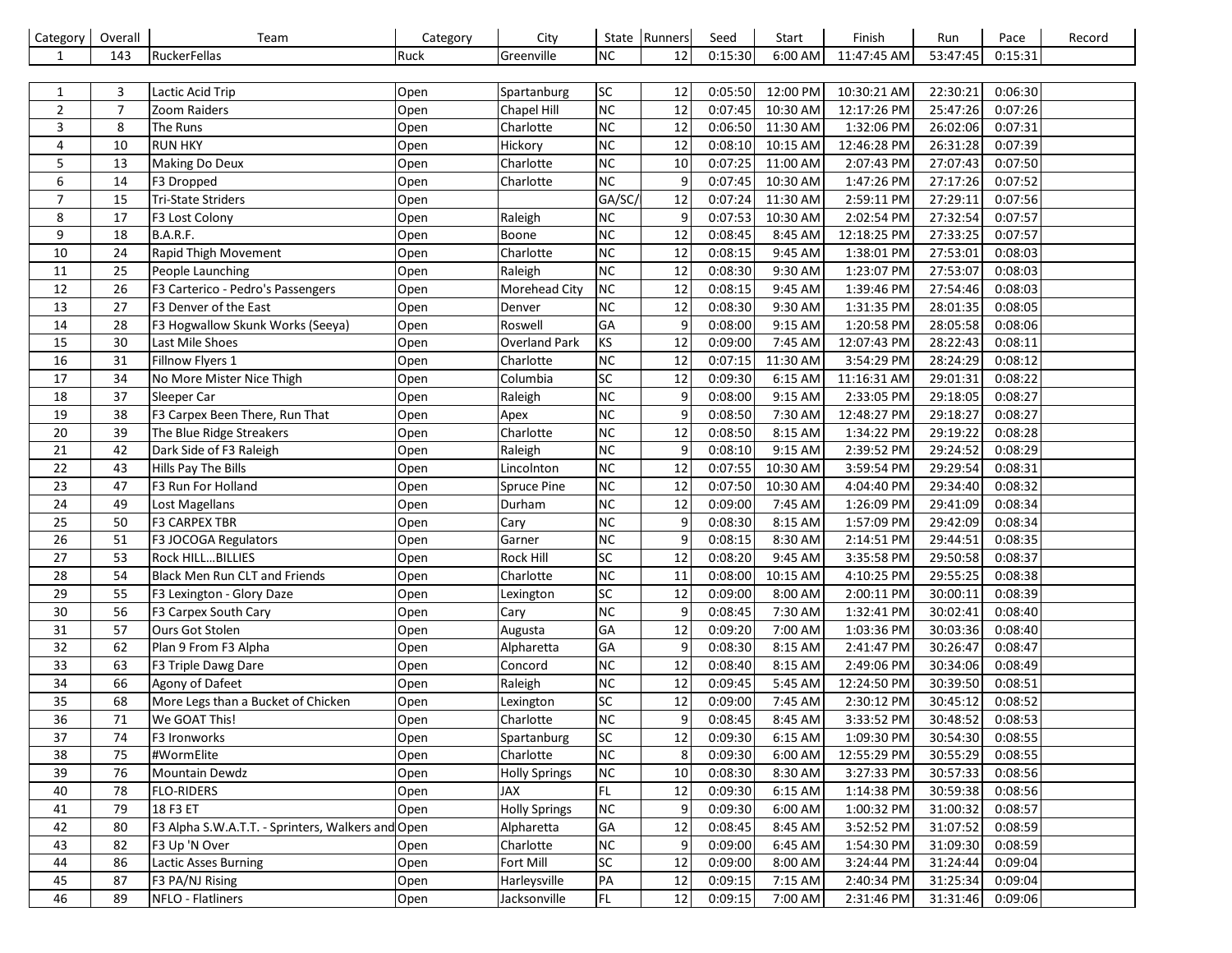| Category       | Overall | Team                                  | Category | City                 |           | State Runners | Seed    | Start     | Finish      | Run      | Pace    | Record |
|----------------|---------|---------------------------------------|----------|----------------------|-----------|---------------|---------|-----------|-------------|----------|---------|--------|
| 47             | 90      | <b>Early Morning Woodbridge</b>       | Open     | Charlotte            | <b>NC</b> | 9             | 0:09:00 | 6:45 AM   | 2:20:00 PM  | 31:35:00 | 0:09:07 |        |
| 48             | 91      | Fillnow Flyers 2                      | Open     | Charlotte            | <b>NC</b> | 12            | 0:08:15 | 9:45 AM   | 5:20:18 PM  | 31:35:18 | 0:09:07 |        |
| 49             | 94      | <b>GOFAR 2021</b>                     | Open     | Greensboro           | <b>NC</b> | 12            | 0:09:15 | 7:15 AM   | 2:57:06 PM  | 31:42:06 | 0:09:09 |        |
| 50             | 96      | F3 Carpex Team DGS                    | Open     | Apex                 | <b>NC</b> | 12            | 0:09:05 | 7:30 AM   | 3:22:11 PM  | 31:52:11 | 0:09:12 |        |
| 51             | 97      | WTF3                                  | Open     | Charlotte            | <b>NC</b> | 9             | 0:09:30 | 6:00 AM   | 1:54:41 PM  | 31:54:41 | 0:09:12 |        |
| 52             | 98      | Whiskey Talked Me Into This           | Open     | Lake Wylie           | SC        | 9             | 0:08:40 | 8:15 AM   | 4:09:56 PM  | 31:54:56 | 0:09:12 |        |
| 53             | 99      | F3 Carpex Traveling Circus            | Open     | Cary                 | <b>NC</b> | 12            | 0:10:00 | 5:45 AM   | 1:41:25 PM  | 31:56:25 | 0:09:13 |        |
| 54             | 101     | F3 Squirrel Gravy                     | Open     | Waynesville          | <b>NC</b> | 12            | 0:08:54 | 7:45 AM   | 3:48:58 PM  | 32:03:58 | 0:09:15 |        |
| 55             | 103     | F3 Carterico - Crabby                 | Open     | Morehead City        | <b>NC</b> | 12            | 0:09:15 | 7:15 AM   | 3:20:01 PM  | 32:05:01 | 0:09:15 |        |
| 56             | 104     | F3 Corporate                          | Open     | Richmond             | VA        | 12            | 0:08:45 | 8:45 AM   | 4:50:26 PM  | 32:05:26 | 0:09:15 |        |
| 57             | 105     | 12-NITRO                              | Open     | West Jefferson       | <b>NC</b> | 12            | 0:09:43 | 5:45 AM   | 1:51:18 PM  | 32:06:18 | 0:09:16 |        |
| 58             | 106     | <b>Cool Runnings</b>                  | Open     | Lexington            | SC        | 12            | 0:09:05 | 7:30 AM   | 3:39:03 PM  | 32:09:03 | 0:09:16 |        |
| 59             | 108     | F3 Incognitians                       | Open     | Huntersville         | <b>NC</b> | 12            | 0:09:30 | 6:15 AM   | 2:31:14 PM  | 32:16:14 | 0:09:19 |        |
| 60             | 109     | Ashe Crossfit                         | Open     | West Jefferson       | <b>NC</b> | 12            | 0:08:54 | 7:45 AM   | 4:04:07 PM  | 32:19:07 | 0:09:19 |        |
| 61             | 111     | Aces Back to Back                     | Open     | Charlotte            | NC        | 8             | 0:09:00 | 6:45 AM   | 3:08:33 PM  | 32:23:33 | 0:09:21 |        |
| 62             | 114     | F3 Sister Maria's Flying Caballeros   | Open     | Raleigh              | <b>NC</b> | 12            | 0:08:56 | 7:45 AM   | 4:31:11 PM  | 32:46:11 | 0:09:27 |        |
| 63             | 115     | F3 PTSD                               | Open     | Greenville           | <b>NC</b> | 9             | 0:09:30 | 6:00 AM   | 2:47:42 PM  | 32:47:42 | 0:09:28 |        |
| 64             | 117     | Coop Strong                           | Open     | Greenville           | NC        | 9             | 0:09:30 | 6:00 AM   | 3:03:23 PM  | 33:03:23 | 0:09:32 |        |
| 65             | 120     | <b>Mountain Misfits</b>               | Open     | <b>Fuquay Varina</b> | <b>NC</b> | 12            | 0:09:45 | 5:45 AM   | 2:51:01 PM  | 33:06:01 | 0:09:33 |        |
| 66             | 121     | <b>Endless Energy</b>                 | Open     | Durham               | <b>NC</b> | 12            | 0:09:18 | 7:00 AM   | 4:08:26 PM  | 33:08:26 | 0:09:34 |        |
| 67             | 122     | F3 Worst Pace Scenario                | Open     | Roswell              | GA        | 11            | 0:10:00 | 5:30 AM   | 2:39:15 PM  | 33:09:15 | 0:09:34 |        |
| 68             | 123     | <b>Gummed Up Goats Milk</b>           | Open     | <b>Holly Springs</b> | <b>NC</b> | 12            | 0:09:30 | 6:15 AM   | 3:29:31 PM  | 33:14:31 | 0:09:35 |        |
| 69             | 125     | F3 Mountain Goat 12                   | Open     | Charlotte            | <b>NC</b> | 12            | 0:09:30 | 6:15 AM   | 3:41:26 PM  | 33:26:26 | 0:09:39 |        |
| 70             | 126     | F3 Crossroads                         | Open     | Statesville          | <b>NC</b> | 12            | 0:09:15 | 7:15 AM   | 4:45:13 PM  | 33:30:13 | 0:09:40 |        |
| 71             | 127     | Movin' Microbes                       | Open     | Durham               | <b>NC</b> | 12            | 0:09:30 | 6:15 AM   | 3:57:53 PM  | 33:42:53 | 0:09:44 |        |
| 72             | 128     | S.W.A.T.T.                            | Open     | Greenville           | <b>NC</b> | 9             | 0:09:30 | 6:00 AM   | 3:53:41 PM  | 33:53:41 | 0:09:47 |        |
| 73             | 131     | F3 Deez Lug Nutz                      | Open     | Mooresville          | <b>NC</b> | 12            | 0:09:45 | 5:15 AM   | 3:31:20 PM  | 34:16:20 | 0:09:53 |        |
| 74             | 134     | F3 ENC - Leftovers                    | Open     | Greenville           | <b>NC</b> | 9             | 0:10:00 | 5:15 AM   | 4:19:09 PM  | 35:04:09 | 0:10:07 |        |
|                |         | Mucca Mad Bois                        | Open     | Palo Alto            | CA        | 12            | 0:05:45 | 12:00 PM  | dq          |          |         |        |
|                |         | Buttermilque Toast - Extra Crispy     | Open     | Richmond             | VA        | 12            | 0:07:50 | 10:45 AM  | dnr         |          |         |        |
|                |         | <b>FRESHJUNKIE Racing</b>             | Open     | <b>Baton Rouge</b>   | LA        | 12            | 0:08:30 | 9:30 AM   | dnr         |          |         |        |
|                |         | <b>PGR Runners</b>                    | Open     | Asheville            | <b>NC</b> | 10            | 0:08:00 | 9:30 AM   | dnr         |          |         |        |
|                |         |                                       |          |                      |           |               |         |           |             |          |         |        |
| $\mathbf{1}$   | 4       | StacheFO                              | Mixed    | Charlotte            | NC        | 11            | 0:06:24 | 12:00 PM  | 11:29:18 AM | 23:29:18 | 0:06:47 |        |
| $\overline{2}$ | 6       | <b>Chapel Thrill</b>                  | Mixed    | Chapel Hill          | <b>NC</b> | 12            | 0:08:00 | 10:15 AM  | 11:50:00 AM | 25:35:00 | 0:07:23 |        |
| 3              | 20      | <b>Highland Brewing or Bust</b>       | Mixed    | Asheville            | <b>NC</b> | 12            | 0:08:00 | 10:15 AM  | 1:50:23 PM  | 27:35:23 | 0:07:58 |        |
| 4              | 35      | VANCE                                 | Mixed    | Asheville            | NC        | 12            | 0:08:45 | 8:45 AM   | 1:55:32 PM  | 29:10:32 | 0:08:25 |        |
| 5              | 59      | <b>UNC Fast &amp; Blast</b>           | Mixed    | Chapel Hill          | <b>NC</b> | 12            | 0:10:00 | $5:15$ AM | 11:36:18 AM | 30:21:18 | 0:08:45 |        |
| 6              | 77      | <b>Knight Crawlers</b>                | Mixed    | Cary                 | NC        | 12            | 0:08:30 | 9:30 AM   | 4:28:23 PM  | 30:58:23 | 0:08:56 |        |
| $\overline{7}$ | 107     | <b>Blue Ridge Variant Authority</b>   | Mixed    | Summerfield          | <b>NC</b> | 12            | 0:09:15 | 7:15 AM   | 3:29:48 PM  | 32:14:48 | 0:09:18 |        |
| 8              | 112     | Lactic Asses Lite                     | Mixed    | Fort Mill            | SC        | 8             | 0:08:30 | 7:00 AM   | 3:24:47 PM  | 32:24:47 | 0:09:21 |        |
| 9              | 113     | Tenacity in Pursuit                   | Mixed    | Asheville            | <b>NC</b> | 12            | 0:09:30 | 6:00 AM   | 2:29:43 PM  | 32:29:43 | 0:09:22 |        |
| 10             | 124     | Endorphasm                            | Mixed    | Richmond             | VA        | 8             | 0:09:00 | 6:45 AM   | 4:02:48 PM  | 33:17:48 | 0:09:36 |        |
| 11             | 135     | "Sometimes Quickly, Sometimes Slowly" | Mixed    | Charlotte            | <b>NC</b> | 8             | 0:10:00 | 5:00 AM   | 4:20:46 PM  | 35:20:46 | 0:10:12 |        |
| 12             | 140     | Tipsy Chicks + Tony                   | Mixed    | Goldsboro            | <b>NC</b> | 9             | 0:10:00 | 5:15 AM   | 4:52:30 PM  | 35:37:30 | 0:10:17 |        |
|                |         | <b>Squirrely Mountain Savages</b>     | Mixed    | Charlotte            | <b>NC</b> | 10            | 0:10:00 | 5:00 AM   | dnf EZ 24   |          |         |        |
|                |         | Beer City Asphalt Kickers             | Mixed    | Asheville            | NC        | 10            | 0:10:00 | 5:15 AM   | dnr         |          |         |        |